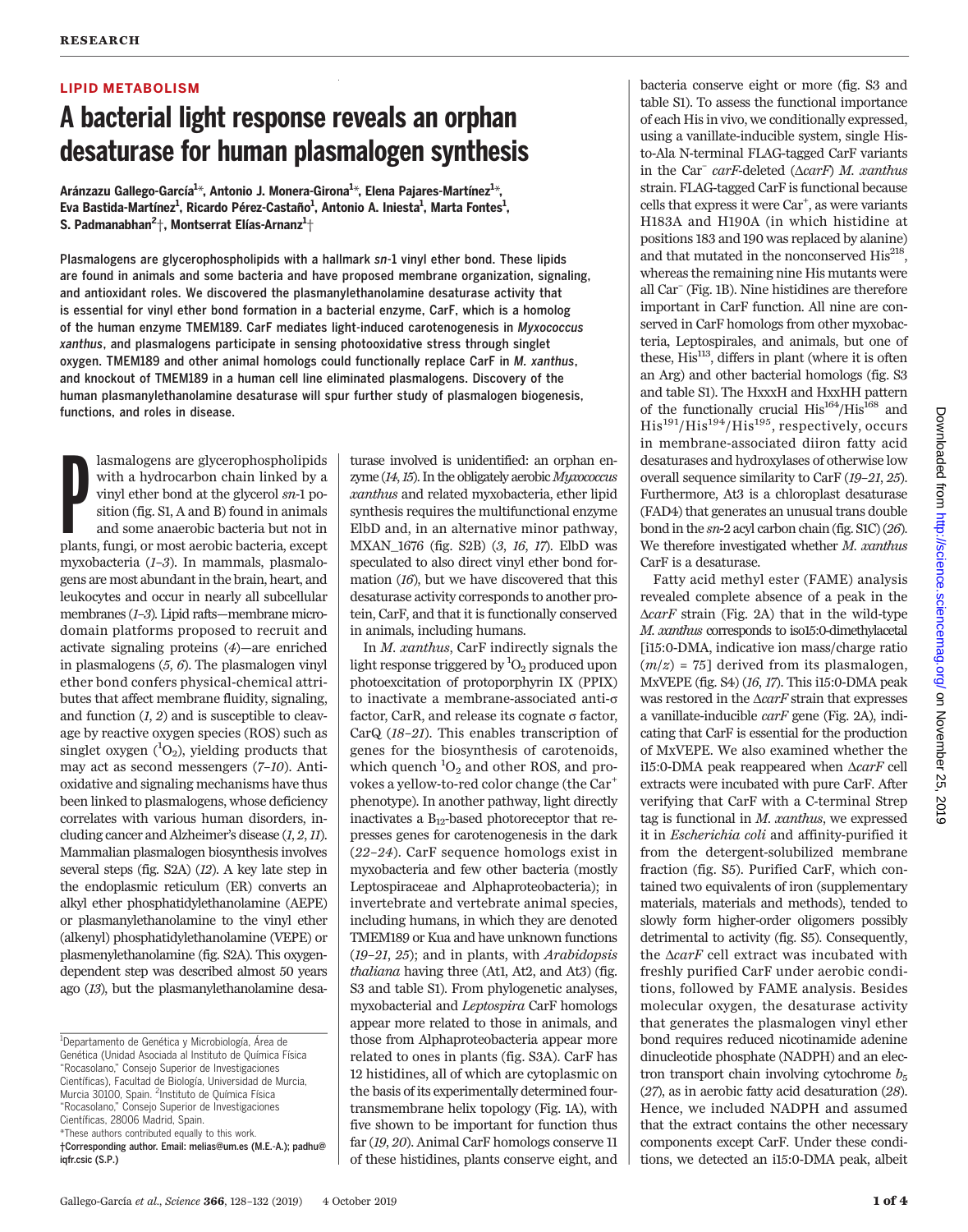small (Fig. 2A), lending further support to the inference that MxVEPE formation requires CarF.

Single gene disruptions in  $M$ . xanthus implicated ElbD and, to a minor level, MXAN\_1676 in ether lipid biosynthesis and ElbD in the formation of a neutral alkyl (not vinyl) ether lipid that signals fruiting body development and sporulation and is synthesized only upon starvation (16, 17). Because our data implicated CarF, which is crucial in the response to light, to MxVEPE synthesis, we investigated how in-frame gene deletions of  $elbD$  ( $\triangle elbD$ ),  $MXAN_1676$  ( $\Delta1676$ ), or both affected the light response. Single  $\Delta elbD$ - and  $\Delta 1676$ -deletion mutants acquired in the light a reddish color, which appeared somewhat less intense for the  $\Delta elbD$  mutant than for the  $\Delta 1676$  mutant or the wild-type strain, whereas the double  $\triangle elb$ D $\triangle 1676$  mutant was Car<sup>-</sup>, like the  $\triangle carF$ strain (Fig. 2B). Consistent with this, activity in the light of a lacZ gene fused to the promoter of the carotenogenic gene cluster (carB:: lacZ reporter) was, relative to the wild type, ~60% less for the  $\Delta elbD$  mutant and ~20% less for the  $\Delta 1676$  mutant but at low basal levels (no photoinduction) in the  $\Delta elbD\Delta1676$ mutant, as in the  $\triangle carF$  strain (Fig. 2B). To correlate these data with ether lipid and MxVEPE contents, and to infer the step in plasmalogen biosynthesis at which CarF acts, we performed FAME analysis of each strain. Both i15:0-DMA and iso15:0-O-alkylglycerol bis-trimethylsilyl ether (i15:0-OAG-bisTMS, indicative ion  $m/z = 205$ , derived from alkyl ether lipids) (fig. S4) were absent in the  $\Delta elbD\Delta 1676$  strain, but consistent with previous findings using single disruption mutants (16), both species were present at low levels in the  $\triangle elbD$  strain and closer to wild-type levels in the  $\Delta 1676$  strain (Fig. 2C and fig. S6). By contrast, i15:0-OAG, yet not i15:0-DMA, was observed in the  $\triangle carF$  strain (Fig. 2C). Expressing elbD or MXAN\_1676 in trans from an inducible promoter in the Car<sup>–</sup>  $\Delta elbD\Delta1676$ strain caused reappearance of ether lipids and plasmalogens and of reddish colony color in the light (fig. S7), ruling out polar effects from the gene deletions. Consistent with the gas chromatography–mass spectrometry (GC-MS) results, direct assessment by means of liquid chromatography–MS (LC-MS)/MS revealed loss of MxVEPE and MxAEPE in the  $\Delta elbD\Delta1676$ strains but only of MxVEPE in the  $\triangle carF$ mutant (fig. S8). Thus, whereas ElbD or MXAN\_1676 enable biosynthesis of alkyl ether lipids, their conversion to the vinyl ether form requires CarF. In other words, CarF appears to be the ether lipid desaturase in plasmalogen synthesis.

Because CarF is implicated in both M. xanthus light-induced carotenogenesis and plasmalogen formation, we asked whether the light response depends directly on plasmalogens

by supplying them exogenously to the above mutant strains. We used three commercially available plasmalogens typically found in human cells, with an 18(Plasm) chain at the sn-1 position and an 18:1 (HsVEPE1), a 20:4 w-6 (HsVEPE2), or a 22:6  $\omega$ -3 (HsVEPE3) chain at the  $sn$ -2 ester position (Fig. 3A and fig. S9). These human plasmalogens therefore differ from M. xanthus MxVEPE, which has i15 chains at both positions (fig. S1B) (16, 17). Yet, all three rescued the Car<sup>+</sup> phenotype when fed to the  $\triangle carF$ and  $\Delta elbD\Delta 1676$  strains, as well as to the triple  $\triangle carF\triangle elb$ D $\triangle 1676$  mutant strain (Fig. 3B and fig. S9). When fed with HsAEPE1, which is HsVEPE1 but with an sn-1 alkyl instead of vinyl ether bond (Fig. 3A), the CarF-containing  $\Delta elbD\Delta 1676$  strain became Car<sup>+</sup>, whereas both  $\triangle carF$  strains remained Car<sup>–</sup> (Fig. 3C). Moreover, FAME analysis detected 18:0-DMA and 18:0-OAG (neither natural to M. xanthus) in the HsAEPE1-fed  $\Delta elbD\Delta1676$  mutant but only 18:0-OAG in the  $\triangle carF\triangle elbD\triangle 1676$  strain (Fig. 3D). Accordingly, LC-MS/MS detected HsAEPE1 and HsVEPE1 in the double mutant but only HsAEPE1 in the triple mutant (fig. S10). This result confirms HsAEPE1 uptake and its conversion, only if CarF is available, to HsVEPE1. Thus, CarF can produce plasmalogen from the corresponding human alkyl ether lipid, despite the latter having sn-1 and sn-2 moieties that differ from those in the likely natural precursor in M. xanthus (fig. S4).

sis. (A) Experimentally determined membrane topology of CarF (20) and location of its 12 histidines. Numbers indicate residues in the CarF sequence. Histidines conserved in all homologs are shown as dots, those conserved only in some homologs are shown as tri-

according to their mutation to alanine affects (red) or not (green) CarF function. The blue square is for a nonconserved histidine. (B) Mutational analysis of histidines in CarF. Each cell spot corresponds to the M. xanthus AcarF strain expressing wild-type (WT)

Ala mutant version. Cells

Various human plasmalogens, distinct from the endogenous one, can mediate signaling in M. xanthus light-induced carotenogenesis, and CarF can convert a human alkyl ether lipid to its vinyl ether form. We therefore investigated whether human and other eukaryotic homologs, as well as two bacterial ones (neither from myxobacteria), can functionally replace CarF in the M. xanthus light response and plasmalogen biosynthesis. Plasmids for vanillate-inducible expression in M. xanthus of codon-optimized N-terminal FLAG-tagged homologs from human, mouse, fly, worm, zebrafish (two), A. thaliana (three), the animal pathogen Leptospira interrogans, and the alphaproteobacterial plant symbiont Bradyrhizobium diazoefficiens were constructed, and each was introduced into the  $\triangle carF$  strain. Among cells transformed with the eukaryotic homologs, those expressing animal homologs (41 to 46% identity, 56 to 59% similarity to CarF) (table S1) were all Car<sup>+</sup>, like those expressing FLAGtagged or untagged CarF or its version  $(CarF_{247})$ lacking the C-terminal 34-residue segment absent in many homologs (Fig. 3E and figs. S3B and S11A). Cells that express the A. thaliana homologs (31 to 33% identity to CarF and which do not conserve the functionally crucial  $H^{113}$  of CarF) (fig. S3B and table S1) remained Car– , even though these proteins were present at levels comparable with or greater than those of  $CarF<sub>247</sub>$  or the fly homolog (Fig. 3E).



that express a nonfunctional CarF variant do not undergo the yellow-to-red color change when exposed to light (supplementary materials, materials and methods). (Bottom) A Western blot of M. xanthus cell extracts expressing each CarF variant probed by using anti-FLAG and anti-RNAP β antibodies (as loading control), with sizes (in kilodaltons) indicated on the left.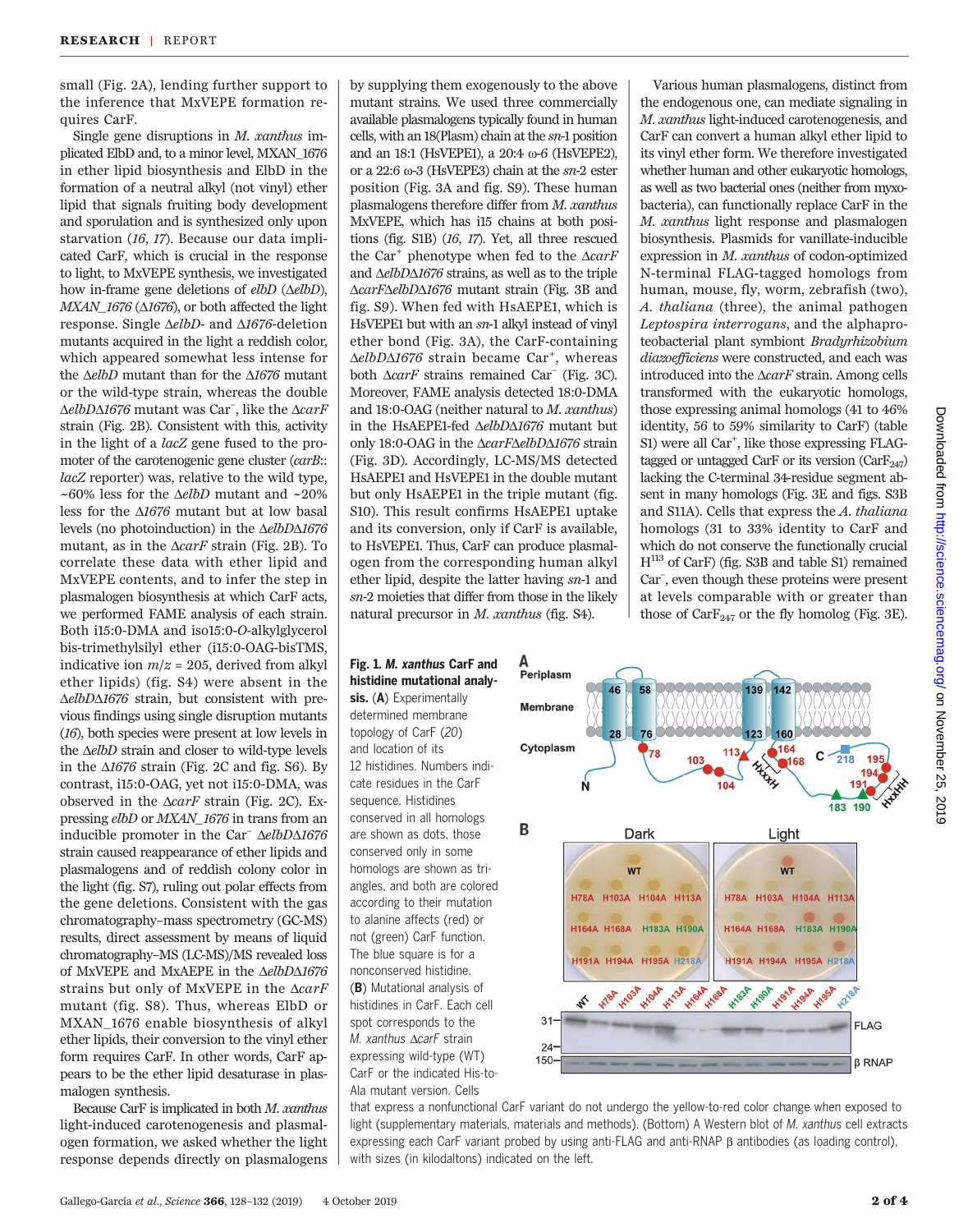





Fig. 3. Plasmalogens mediate signaling of M. xanthus light-induced carotenogenesis, and animal but not plant CarF homologs enable plasmalogen synthesis and light-induced carotenogenesis in M. xanthus. (A) HsVEPE1 and HsAEPE1 chemical structures. (B and C) Rescue of light-induced carotenogenesis upon feeding M. xanthus strains with (B) HsVEPE1 or (C) HsAEPE1. (D) Detection of 18:0-OAG-bisTMS and 18:0-DMA in indicated M. xanthus strains, with 17:0 as internal standard (mean and standard errors,  $n = 3$  biological replicates, relative to 18:0-OAG-bisTMS set to 100% in the AcarFAelbDA1676



strain). (E) Light-induced colony-color assay with the  $\Delta carF$  strain expressing CarF or Car $F_{247}$  (as controls) and animal (Hs, Mm, Dr1, Dr2, Ce, or Dm) or plant (At1, At2, or At3) CarF homologs, all N-terminally FLAG-tagged. Western blots of the corresponding M. xanthus cell extracts are shown below, with sizes (in kilodaltons) indicated on the left. (F) Light-inducible carB::lacZ reporter assay in strains used in (E). (G) Abundance of i15:0-DMA relative to internal 17:0 standard in strains used in (E). Values in (F) and (G) are mean and standard errors ( $n = 3$  biological replicates) relative to 100% for the wild type.

Consistently, light-induced carB::lacZ reporter activity was greater than basal levels in  $\triangle carF$ strains that express animal, but not A. thaliana, homologs (Fig. 3F); and in FAME analysis, the i15:0-DMA peak reappeared only in cells that express the animal homologs (Fig. 3G and fig. S11, B and C). Of the two bacterial homologs tested, only the one more related to animal homologs, that from L. interrogans (43% identity to CarF), could functionally replace CarF in M. xanthus (fig. S12). Thus, animal TMEM189 proteins can use the endogenous M. xanthus ether lipid precursor, despite it being different from their natural substrates, to generate MxVEPE.

Given the above results, we further examined human TMEM189. Eleven of the 12 histidines in CarF are conserved in TMEM189 (fig. S3B), and single mutations of nine of these to Ala im-

paired function in M. xanthus (Fig. 4A), just as with the equivalent mutations in CarF (Fig. 1B), thus providing further evidence that the two proteins are closely related. Hence, we tested whether TMEM189 is the plasmanylethanolamine desaturase in human plasmalogen synthesis by using cell lines. We obtained a HAP1 human cell line with a CRISPR/Cas9 TMEM189 knockout (KO) to compare its ether lipid content with that of the parental cells by means of FAME analysis. Plasmalogens were detected as 16:0-, 18:0-, and 18:1-DMA peaks in the parental cells but were absent in their TMEM189- KO derivative, whereas their alkyl ether lipid precursors were detected as the corresponding OAG-bisTMS derivatives in both cell lines (Fig. 4B and fig. S13). Moreover, plasmalogens reappeared in the TMEM189-KO cells upon transient expression of EGFP- TMEM189 (fig. S14), and this functional EGFP-fused protein localized in HeLa cells to the ER (Fig. 4C), the proposed site for vinyl ether bond generation in plasmalogen biosynthesis (fig. S2A).

Our study reveals TMEM189 as the longsought desaturase for animal plasmalogen biosynthesis and that its plant homologs lack this activity. Identification of the animal plasmanylethanolamine desaturase allows direct studies of the nexus between plasmalogens, their cellular functions, and diverse pathologies, which have thus far relied on targeting genes involved earlier in the biosynthetic pathway. We also establish plasmalogens as crucial in the  ${}^{1}O_{2}$  response triggered by photoexcitation of PPIX mentioned earlier (21).  ${}^{1}O_{2}$  is known to provoke cleavage of the plasmalogen at its vinyl ether bond, yielding as breakdown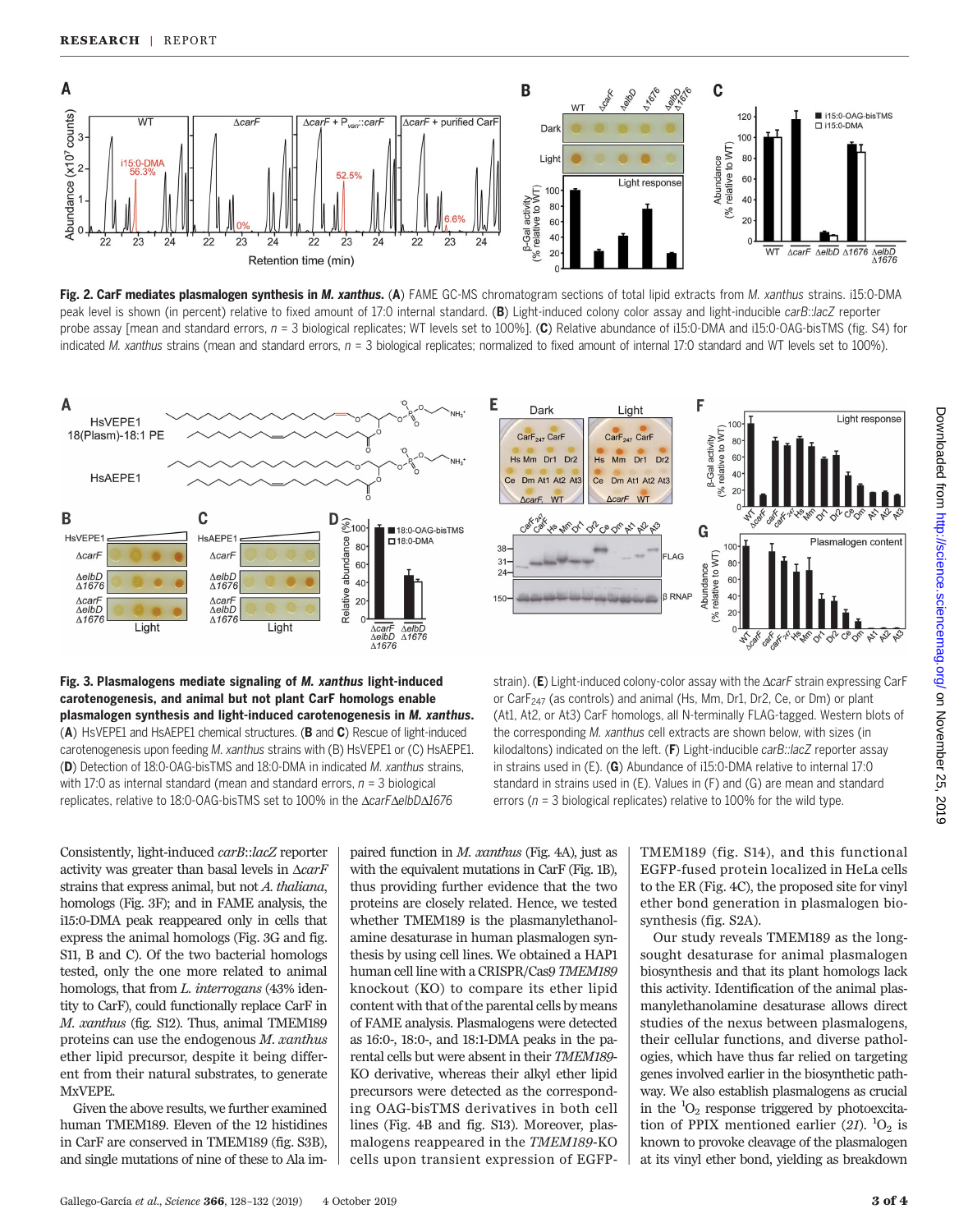Fig. 4. Analysis of human TMEM189. (A) Mutational analysis of histidines in human TMEM189. Each spot corresponds to a  $\triangle$ carF M. xanthus strain expressing, from a vanillate-inducible promoter, TMEM189 (WT), or the indicated His-to-Ala mutant version, all N-terminally FLAG-tagged. Mutation of the nonconserved His<sup>222</sup> is also shown. Western blots of the corresponding M. xanthus cell extracts are shown below, with sizes (in kilodaltons) indicated on the left. (B) Levels in the parental and TMEM189-KO human HAP1 cells of ether lipids and plasmalogens measured as OAG-bisTMS and DMA, respectively, by means of FAME GC-MS analysis (mean and standard errors relative to total,  $n = 3$  biological replicates). (C) Localization of human TMEM189 with an N-terminal fusion to enhanced green fluorescent protein in transfected human HeLa cells monitored with confocal microscopy. Scale bar,  $10 \mu m$ . ER-Tracker and Hoechst 33258 were used to image the ER and nuclear DNA, respectively.



products 2-monoacylglycerophosphoethanolamine (lyso-PE) and a fatty aldehyde (fig. S15) (7-10). Plasmalogen cleavage by  ${}^{1}O_{2}$  to lyso-PE likely perturbs local membrane structure and properties, and adduct formation with the fatty aldehyde can render membrane proteins inactive  $(1, 2, 7)$ . Either or both conceivably underlie the light- ${}^{1}O_{2}$ -plasmalogen signaling mechanism that leads to CarR inactivation, CarQ release, and induction of carotenogenesis in  $M.$  xanthus (fig. S16), although a less likely mechanism without plasmalogen breakage cannot be excluded.

## REFERENCES AND NOTES

- 1. N. E. Braverman, A. B. Moser, Biochim. Biophys. Acta 1822, 1442–1452 (2012).
- 2. J. M. Dean, I. J. Lodhi, Protein Cell 9, 196–206 (2018).
- 3. H. Goldfine, FEBS Lett. **591**, 2714–2719 (2017).<br>4. E. Sezgin. J. Levental. S. Mayor. C. Eggeling. Na
- 4. E. Sezgin, I. Levental, S. Mayor, C. Eggeling, Nat. Rev. Mol. Cell Biol. 18, 361–374 (2017).
- 5. L. J. Pike, X. Han, K. N. Chung, R. W. Gross, Biochemistry 41, 2075–2088 (2002).
- 6. C. Rodemer et al., Hum. Mol. Genet. 12, 1881–1895 (2003).
- 7. C. M. Jenkins et al., J. Biol. Chem. 293, 8693-8709 (2018).<br>8. O. H. Morand. R. A. Zoeller. C. R. Raetz. J. Biol. Chem. 263.
- 0. H. Morand, R. A. Zoeller, C. R. Raetz, J. Biol. Chem. 263, 11597–11606 (1988).
- 9. R. A. Zoeller, O. H. Morand, C. R. Raetz, J. Biol. Chem. 263, 11590–11596 (1988).
- 10. S. Stadelmann-Ingrand, S. Favreliere, B. Fauconneau, G. Mauco, C. Tallineau, Free Radic. Biol. Med. 31, 1263–1271 (2001).
- 11. M. C. F. Messias, G. C. Mecatti, D. G. Priolli,
- P. de Oliveira Carvalho, Lipids Health Dis. 17, 41 (2018).
- 12. N. Nagan, R. A. Zoeller, Prog. Lipid Res. 40, 199–229 (2001). 13. R. L. Wykle, M. L. Blank, B. Malone, F. Snyder, J. Biol. Chem. 247, 5442–5447 (1972).
- 14. T. Harayama, H. Riezman, Nat. Rev. Mol. Cell Biol. 19, 281–296 (2018).
- 15. K. Watschinger, E. R. Werner, Biochimie 95, 59–65 (2013). 16. W. Lorenzen, T. Ahrendt, K. A. Bozhüyük, H. B. Bode,
- Nat. Chem. Biol. 10, 425–427 (2014).
- 17. M. W. Ring et al., J. Biol. Chem. 281, 36691–36700 (2006). 18. M. Elías-Arnanz, S. Padmanabhan, F. J. Murillo, Curr. Opin. Microbiol. 14, 128–135 (2011).
- 19. M. Fontes, L. Galbis-Martínez, F. J. Murillo, Mol. Microbiol. 47, 561–571 (2003).
- 20. L. Galbis-Martínez, M. Galbis-Martínez, F. J. Murillo, M. Fontes, Microbiology 154, 895–904 (2008).
- 21. M. Galbis-Martínez, S. Padmanabhan, F. J. Murillo, M. Elías-Arnanz, J. Bacteriol. 194, 1427–1436 (2012).
- 22. M. Jost et al., Nature 526, 536–541 (2015).
- 23. J. M. Ortiz-Guerrero, M. C. Polanco, F. J. Murillo, S. Padmanabhan, M. Elías-Arnanz, Proc. Natl. Acad. Sci. U.S.A.
- 108, 7565–7570 (2011). 24. S. Padmanabhan, M. Jost, C. L. Drennan, M. Elías-Arnanz, Annu. Rev. Biochem. 86, 485-514 (2017).
- 25. T. M. Thomson et al., Genome Res. 10, 1743–1756 (2000).
- 26. J. Gao et al., Plant J. 60, 832–839 (2009).
- 27. M. L. Blank, F. Snyder, Methods Enzymol. 209, 390–396 (1992).
- 28. H. Goldfine, Prog. Lipid Res. 49, 493–498 (2010).

#### ACKNOWLEDGMENTS

We thank C. L. Drennan (MIT) for critical comments on the manuscript; D. González-Silvera and P. L. Valero for advice on lipid analysis; J. A. Madrid and V. López-Egea for technical assistance; personnel at the instrumentation, sequencing, tissue culture, and confocal microscopy facilities (all at the University of Murcia); and J. Abellón-Ruiz (Newcastle University) for the exchange on membrane protein purification. Funding: This work was supported by grants BFU2015-67968-C2-1P and PGC2018-094635-B-C21 (to M.E.-A.) and BFU2015-67968-C2-2P and PGC2018-094635-B-C22 (to S.P.) from the Agencia Estatal de Investigación (AEI)– Spain and the European Regional Development Fund (FEDER), by grants 19429/PI/14 and 20992/PI/18 (to M.E.-A.) from Fundación Séneca (Murcia)-Spain, and Ph.D. fellowship contracts from the Ministerio de Educación y Cultura-Spain (to E.P.-M., A.J.M.-G., and E.B.-M.) and Ministerio de Economía y Competitividad-Spain (to R.P.-C.). Author contributions: M.E.-A. conceived the study. M.E.-A., S.P., and A.G.-G. designed experiments, with input from other authors. A.J.M.-G., E.P.-M., A.G.-G., E.B.-M., R.P.-C, M.F., and A.A.I. performed the experiments. All authors contributed to data analysis. A.G.-G., M.F., S.P., and M.E.-A. supervised research. S.P. and M.E.-A. acquired funding, wrote the original draft, and reviewed and edited it with input from all authors. Competing interests: The authors declare no competing interests. Data and materials availability: All data are available in the main text or the supplementary materials, and strains and plasmids are available upon request.

### SUPPLEMENTARY MATERIALS

[science.sciencemag.org/content/366/6461/128/suppl/DC1](https://science.sciencemag.org/content/366/6461/128/suppl/DC1) Materials and Methods Figs. S1 to S16 Tables S1 to S3

References (29–40)

29 May 2019; accepted 4 September 2019 10.1126/science.aay1436